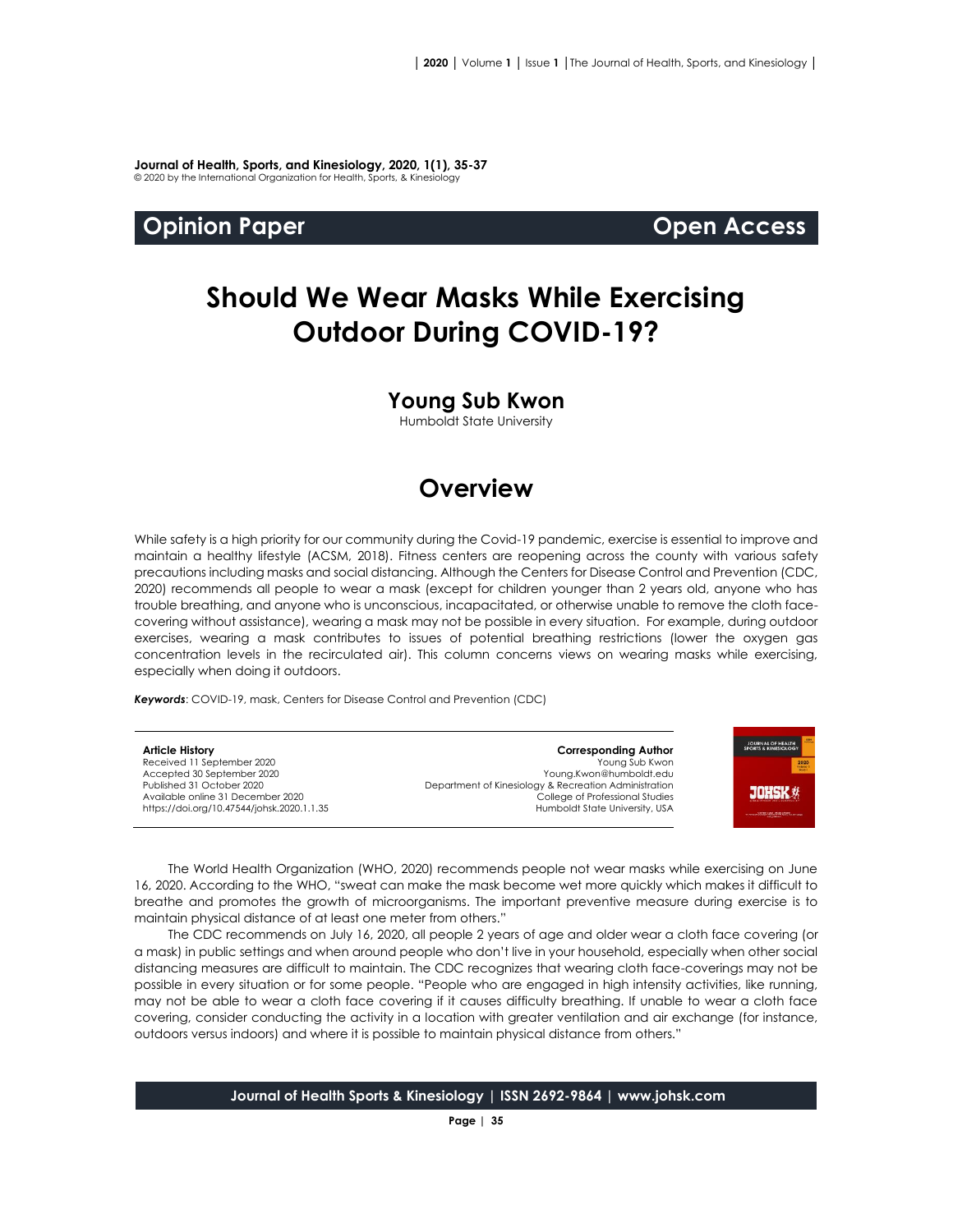The largest state by population in US, California has started requiring people throughout the state to wear masks in most indoor settings and outdoors when distancing isn't possible as the coronavirus continues to spread on June 18, 2020; however, it includes several exceptions, including outdoor recreation and exercise such as walking, hiking, running, or bicycling. But if people doing such activities can't stay six feet (1.8 meters) apart from others, the state orders they should wear masks (Ronayne & Taxin, 2020).

The Central Disease Control Headquarters (Korea Centers for Disease Control & Prevention, KCDC) announced on June 22, 2020, that "although mask wearing is important for COVID-19 prevention, wearing masks in a high-heat outdoor environment may cause serious physical stress such as rise in heart rate, respiration rate, and body temperature. Therefore, masks are not recommended in outdoor environments where it is possible to maintain 2 meters or more of physical distance from other people."

However, mandatory wearing of masks or face-coverings in Covid-19 observed in some countries coincides with a reduction in rates of transmission (Greenhalgh, 2020), and more countries are making masks mandatory (O'Grady, 2020; Ingraham, 2020).

British Journal of Sports Medicine (BMJ) released their guidance on June 12, 2020, (Blanco & Rensburg, 2020) that people should wear a face mask during an outdoor exercise session, and BMJ also clearly mentioned issues of potential breathing restriction and discomfort in mind. The BMJ recommended practicalities of wearing a face mask during exercise include (1) securing the face-covering in a comfortable manner before leaving the house, (2) maintaining social distancing during exercise, (3) sanitizing by taking along travel-sized sanitizers in a pocket, (4) exercising at a lower intensity than usual while wearing a mask, (5) avoiding touching face during exercise, and (6) taking a second mask along during exercise sessions for replacement.

According to the WHO and the CDC, people should not wear masks while exercising, but the BMJ recommends people wear a face mask during exercise with some guidance.

## **Summary**

- You need to consider both the benefits of wearing a mask, its adverse effect on performance and health during exercise, and the absence of evidence-based research regarding the effect of the use of a mask during exercise.
- If you follow the guidelines of either the WHO of the CDC, you must maintain physical distance of at least one meter (WHO) or 1.8 meters (CDC, https://www.cdc.gov/coronavirus/2019-ncov/daily-lifecoping/personal-social-activities.html) from others during exercise.
- If you follow the guidelines of BMJ, you must follow BMJ's recommended practicalities aforementioned.
- Lastly, if you have cardiovascular, respiratory, or metabolic conditions, you must consult your physician before attempting exercise while wearing a mask.

**Disclaimer**: This content including advice provides generic information only. It is in no way a substitute for a qualified medical opinion. Always consult your physician and your specialist for more information. IOHSK does not claim responsibility for this information.

## **References**

- Blanco, J. H., & Rensburg, D. C. (2020, June 15). Should people wear a face mask during exercise: What should clinicians advise? Retrieved July 27, 2020, fro[m https://blogs.bmj.com/bjsm/2020/06/12/should-people-wear](https://blogs.bmj.com/bjsm/2020/06/12/should-people-wear-)a-face-mask-during-exercise-what-should-clinicians-advise/
- COVID-19: Considerations for Wearing Cloth Face Coverings. (n.d.). Retrieved July 27, 2020, from <https://www.cdc.gov/coronavirus/2019-ncov/prevent-getting-sick/cloth-face-cover-guidance.html>
- FACT: People should NOT wear masks while exercising. (2020, June 16). Retrieved July 27, 2020, from <https://www.who.int/emergencies/diseases/novel-coronavirus-2019/advice-for-public/myth-busters>
- Greenhalgh, T. (2020, May 26). Face coverings for the public: Laying straw men to rest. Retrieved July 27, 2020, from <https://onlinelibrary.wiley.com/doi/10.1111/jep.13415>

#### **Journal of Health Sports & Kinesiology | ISSN 2692-9864 | www.johsk.com**